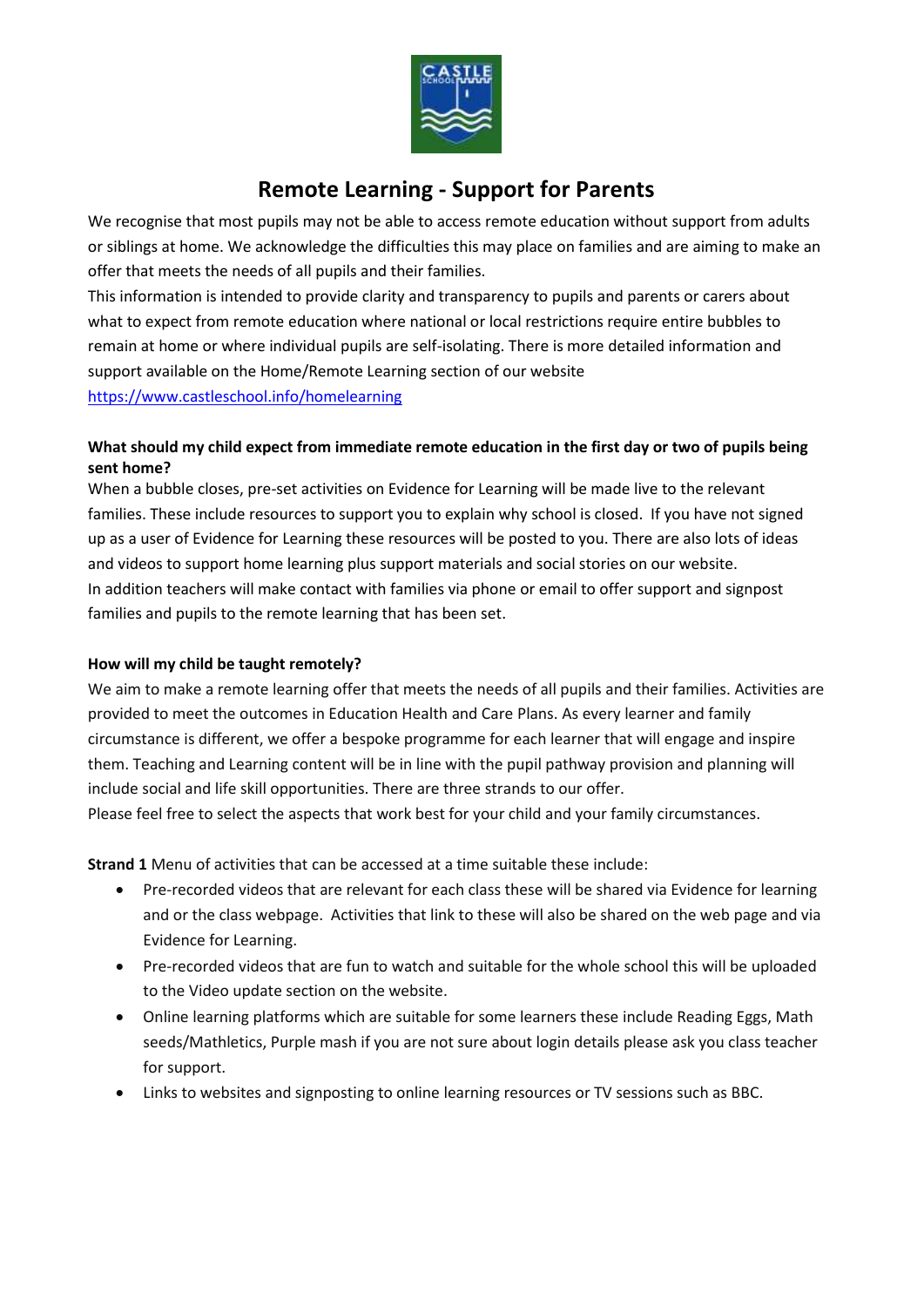**Strand 2** Menu of live Zoom sessions these include:

- Bespoke sessions for small groups led by the Class/ Pod Team
- Whole pod sessions linked to relevant activities.
- Secondary Department Specialist teachers are running sessions across the week; class teachers have been asked to select ones that are relevant for your child these are included in the timetable that has been sent out. We have also highlighted any resources you may need for these sessions.
- Whole school assemblies

**Stand 3** Home learning activities sent home via activity packs.

Each class in the school has its own individual webpage:<https://www.castleschool.info/homelearning> Teachers have put together an overview of activities that are suitable for the pupils in their class. A live session Timetable including the relevant links and passwords will be sent home. If you are having difficulty signing into sessions or feel you need additional guidance and support, please in the first instance talk to your class teacher.

Discussions with parents will ensure that as many outcomes in the EHCP are met, adjustments will be evidenced in the section M form which is completed for each child.

#### **How long can I expect work set by the school to take my child each day?**

We acknowledge that each child learns and engages in different ways. As many of the pupils will not engage independently, the guidelines below are flexible and bespoke to your child and family circumstances. Teachers will discuss your situation with you, and we will work with you to personalise provision.

| Pre formal       | As many pre formal learners have physical needs please support your child to do their       |
|------------------|---------------------------------------------------------------------------------------------|
| learners         | stretches first thing in the day using the physiotherapy programmes which have been         |
|                  | sent home. During the day use their standing frame or another position e.g. tummy           |
|                  | lying, to enable them to continue to be as flexible as possible.                            |
|                  | Aim to do one topic-based activity, per morning, then repeat this weekly so your child      |
|                  | becomes familiar with it. There will be a daily live session for your child to join in with |
|                  | if they are able to, as well as pre-recorded videos linked to class-based activities        |
|                  | posted on Evidence for Learning including a weekly story.                                   |
| Semi-formal      | Our semi-formal learners have a range of learning styles and needs. Aim to do around        |
| learners         | 3 hrs of purposeful activities a day, this can link to family routines and developing       |
|                  | independence skills and link to special interests. There will be 1 or 2 live sessions per   |
|                  | day plus some bespoke slots across the week.                                                |
|                  | A range of prerecorded videos and associated activities are available on Evidence for       |
|                  | Learning These can be accessed at any time during the day to suit your routines.            |
| Secondary Formal | Our formal learners can work independently, and we would expect them to engage in           |
| learner          | 3 hours of learning per day. This can link to daily activities that promote the             |
|                  | development of life skills and independence.                                                |
|                  | There are a range of live sessions across the week, activities set using digital            |
|                  | platforms, and via Evidence for Learning.                                                   |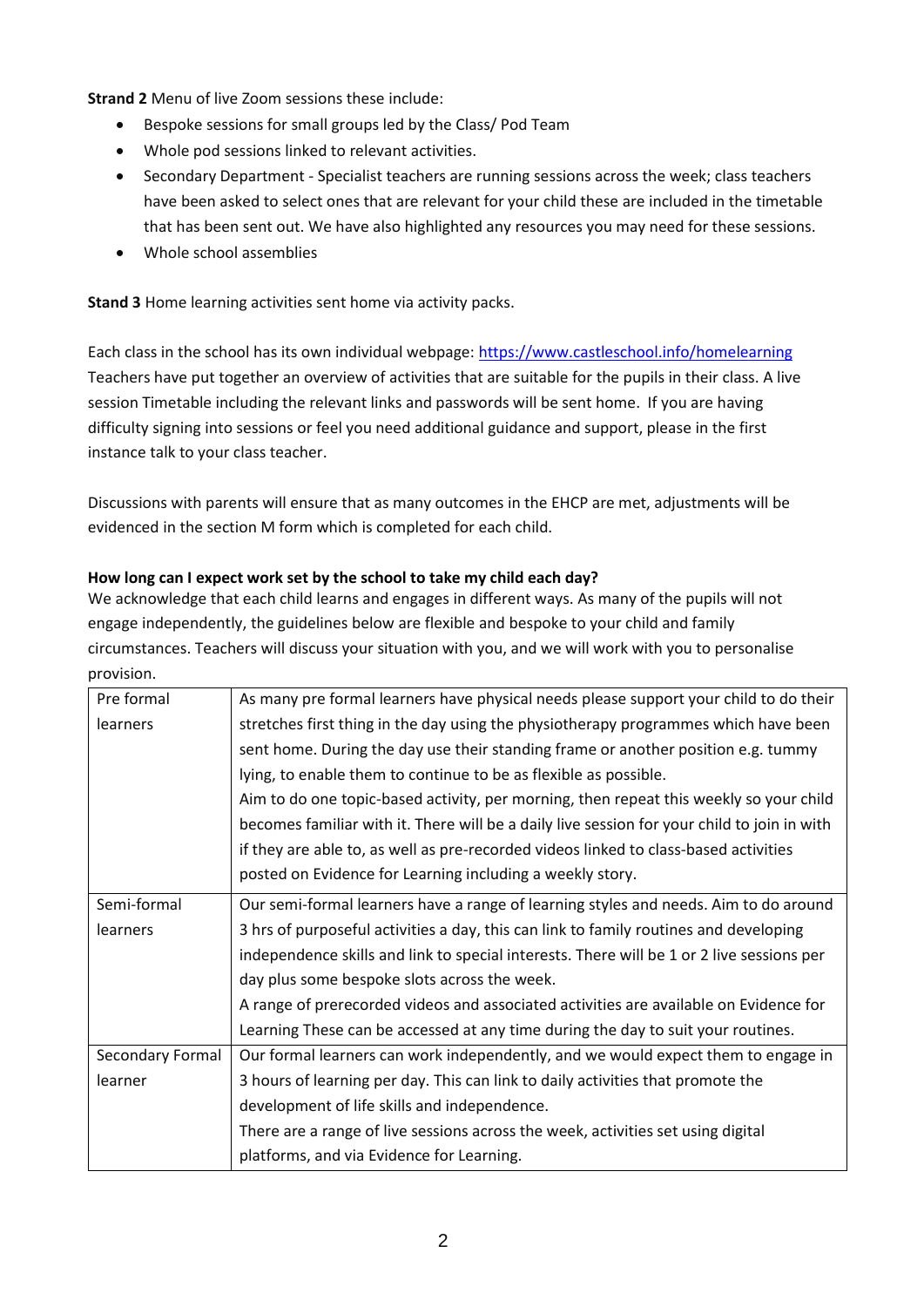#### **Accessing remote education**

#### **How will my child access any online remote education you are providing?**

If your child can access a digital platform you will find details of these in the parents support pages on our website<https://www.castleschool.info/parentsupportpages>

If you are unsure about log in details and passwords, please contact your child's class teacher who will support you.

Personalised timetables including the links to relevant live sessions will be sent home via email. Evidence for Learning will be used to set activities for your child. You will also be able to post photos of activities you have completed at home.

## **If my child does not have digital or online access at home, how will you support them to access remote education?**

We recognise that some pupils may not have suitable online access at home, have difficulty engaging with live online sessions or have a learning style that benefits from a sensory approach. To support those pupils to access education at home we have put the follow support in place:

- Through the weekly phone calls Teachers have identified pupils that require support with technology at home. Laptops and iPads (when available) will be lent to those in need. If additional data is required, needs will be discussed with families and a solution put in place.
- Work that is submitted via online platforms will be regularly monitored by the class teacher.
- Activity packs and physical resources for those that need them will be delivered or posted.
- Evidence of work at home can be shared via Evidence for Learning.

## **What are your expectations for my child's engagement and the support that we as parents and carers should provide at home?**

We acknowledge these are challenging times, above all we are here to help you and your child. We understand that each family circumstance is unique. Teachers will work closely with families to develop a programme that meets both the needs of the child and the family circumstances. Regular conversations with families will ensure that these are updated and adjusted as required. Where families have struggled to get pupils to engage class teachers will advise parents of other learning opportunities and strategies to support engagement.

We have put together some videos links and resources to support you to support your child. <https://www.castleschool.info/parentsupportpages>

## **How will you check whether my child is engaging with their work and how will I be informed if there are concerns?**

Teachers will be in contact with families on a weekly basis via phone, to give feedback and discuss any challenges. They are recording engagement with the different strands of remote learning available and highlighting and addressing any concerns.

We will maintain high quality and consistent conversations with parents help us to determine what needs to be put into place, for each child to ensure learning remains fun and engaging.

Work set using on line learning platforms will be regularly checked and updated by the relevant teachers.